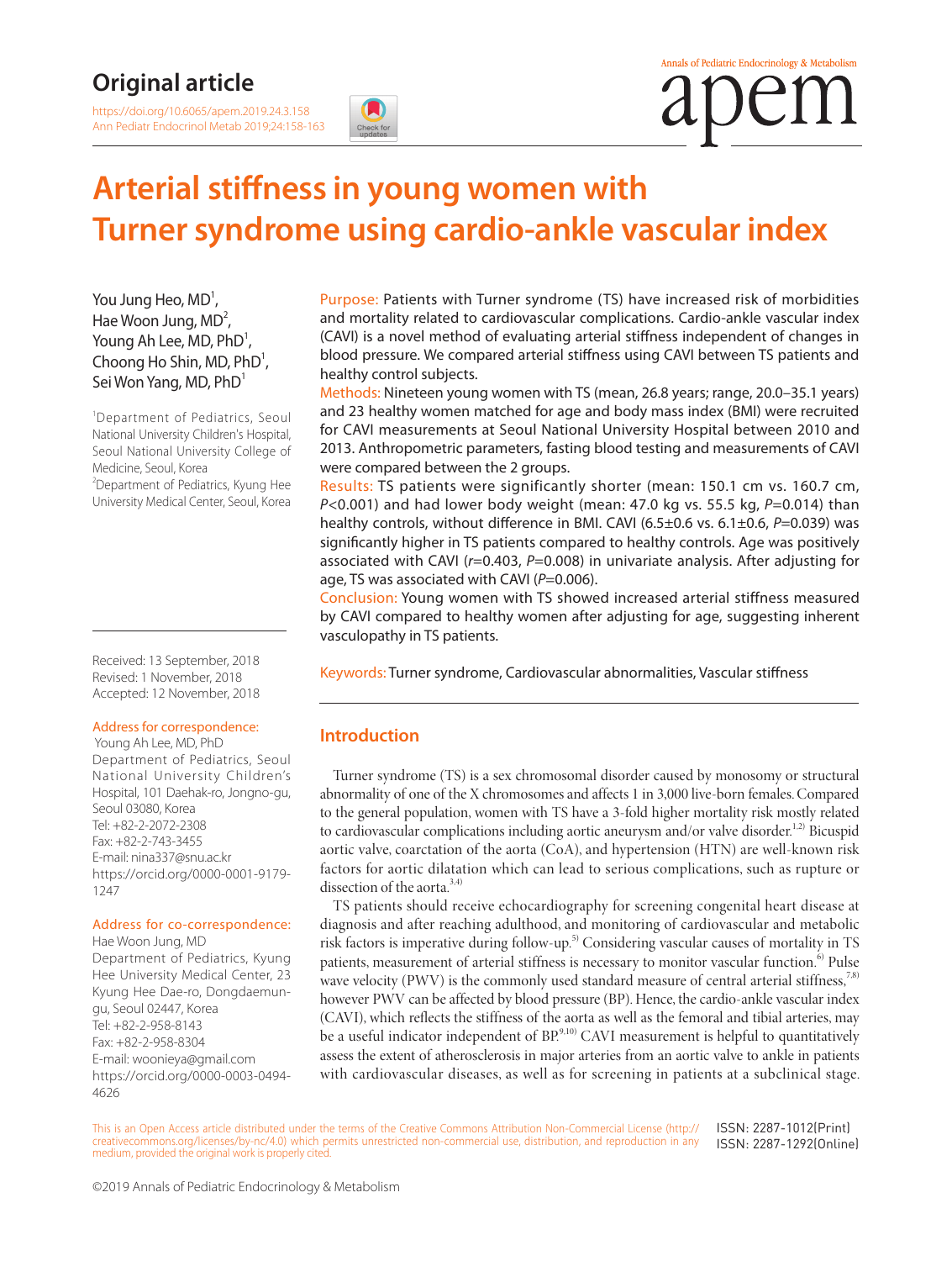## apem

Several clinical studies using CAVI have been conducted in diabetes mellitus and chronic renal disease patients with good reproducibility.<sup>9,11,12)</sup> While clinical studies investigating arterial stiffness using PWV in TS patients have been reported, $6,13$ ) arterial stiffness using CAVI has not been studied in TS patients.

In the present study, we compared CAVI between TS patients and healthy control subjects. We also investigated whether arterial stiffness was reduced in TS patients compared to controls after adjusting for covariates.

#### **Materials and methods**

#### 1. Subjects

Young adult women with TS confirmed by a karyotype were recruited for measurement of arterial stiffness at Seoul National University Children's Hospital between August 2010 and June 2013. After excluding patients with comorbid type 2 diabetes mellitus (n=6), HTN requiring medication (n=1), aortic disorders such as valve stenosis and CoA (n=5), and those who did not want to undergo CAVI (n=11), a total of 19 patients were finally included in this study. A total of 23 healthy women matched for age and body mass index (BMI) were enrolled for comparison with TS patients. Clinical characteristics including karyotype, congenital heart anomaly, and medication records were retrospectively reviewed.

#### 2. Anthropometric and BP measurements

Anthropometric parameters were assessed including height, weight, and waist circumference (WC) at the level of the umbilicus. BMI was calculated as weight (kg) divided by height squared (m<sup>2</sup>). Body surface area (BSA) was calculated as the square root of the product of weight (kg) and height (cm) divided by 3,600.<sup>14)</sup> Brachial BP was measured in the patient's left arm in a sitting position using the Colin BP-S510 patient monitor (DRE, Louisville, KU, USA) after a 10-minute rest. Two readings were taken and mean systolic and diastolic BP were calculated.

#### 3. Measurements of metabolic parameters

Blood samples were obtained after 12 hours of fasting to measure fasting glucose, insulin, total cholesterol, triglyceride (TG), high-density lipoprotein (HDL) cholesterol, low-density lipoprotein (LDL) cholesterol, aspartate transaminase, and alanine transferase. The homeostasis model insulin resistance index (HOMA-IR) was calculated as the product of fasting insulin (mIU/L) and glucose (mg/dL) divided by  $405$ .<sup>15)</sup> Central obesity was defined according to the definition for Asian populations (WC≥80 cm in women). Impaired fasting glucose (IFG) was diagnosed as fasting blood glucose levels≥100 mg/ dL, according to the definition by the International Diabetes Federation.<sup>16)</sup> Dyslipidemia was diagnosed when TG levels were

above 150 mg/dL and/or HDL cholesterol levels were below 50 mg/dL as recommended by the National Cholesterol Education Program Adult Treatment Panel III.<sup>17)</sup>

#### 4. Measurements of arterial stiffness

CAVI was measured using the vascular screening system VaSera VS-1000 (Fukuda Denshi, Tokyo, Japan). Measurements were performed as described in previous studies.<sup>9,18)</sup> The subject was placed in a supine position after resting for at least 10 minutes. Cuffs were wrapped around both the upper arms and ankles, and electrocardiographic electrodes were placed on both wrists. The phonocardiogram was obtained using a microphone placed at the sternal angle. PWV from the heart to the ankle was obtained by measuring the vascular length and the time of PWV propagation. The value of CAVI was calculated from PWV by the software system according to the following formula: CAVI=a  $[(2p/\Delta P)\times ln(P_s/P_d)PWV^2] + b$  where  $P_s$  and Pd are systolic and diastolic BP values, respectively. PWV is the pulse wave velocity between heart and ankle,  $\Delta P$  is  $P_s - P_d$ , *p* is blood density, and a and b are constants. The values of right and left CAVI were calculated, and the average of the right and left CAVIs was used as the value of CAVI for analysis. The value of CAVI determines the degree of arteriosclerosis including its segments from the proximal ascending aorta to the femoral and tibial arteries, and a high CAVI value suggests higher arterial stiffness $^{18)}$ 

#### 5. Statistical analysis

Statistical analyses were performed using IBM SPSS Statistics ver. 22.0 (IBM Co., Armonk, NY, USA). Continuous variables were tested for normal distribution. Student *t*-test was used to compare the means of continuous variables for normally distributed data and expressed as mean±standard deviations (SD). Mann-Whitney *U*-test was used to compare the nonnormal distributed data presented as median (interquartile range, IQR). The Fisher exact test were used to compare categorical variables between the 2 groups. Univariate and multivariate linear regression analyses were performed to identify independent factors affecting the results of CAVI. Variables found to be statistically significant (*P*<0.1) in the univariate analysis were included in the multivariate-adjusted model. Statistical significance was defined as *P*<0.05.

#### **Results**

#### 1. Baseline characteristics of women with Turner syndrome

Karyotypes of TS patients included 45, X monosomy (n=6, 31.6%),  $45, X/46, X + mar(Y)$  (n=2),  $45, X/46Xi(Xq)$  (n=6), 45,X/46,XX (n=4), and  $46$ ,Xi(Xq)/47,Xi(Xq)i(Xq) (n=1). Two of the patients had renal anomalies (1 horseshoe kidney and 1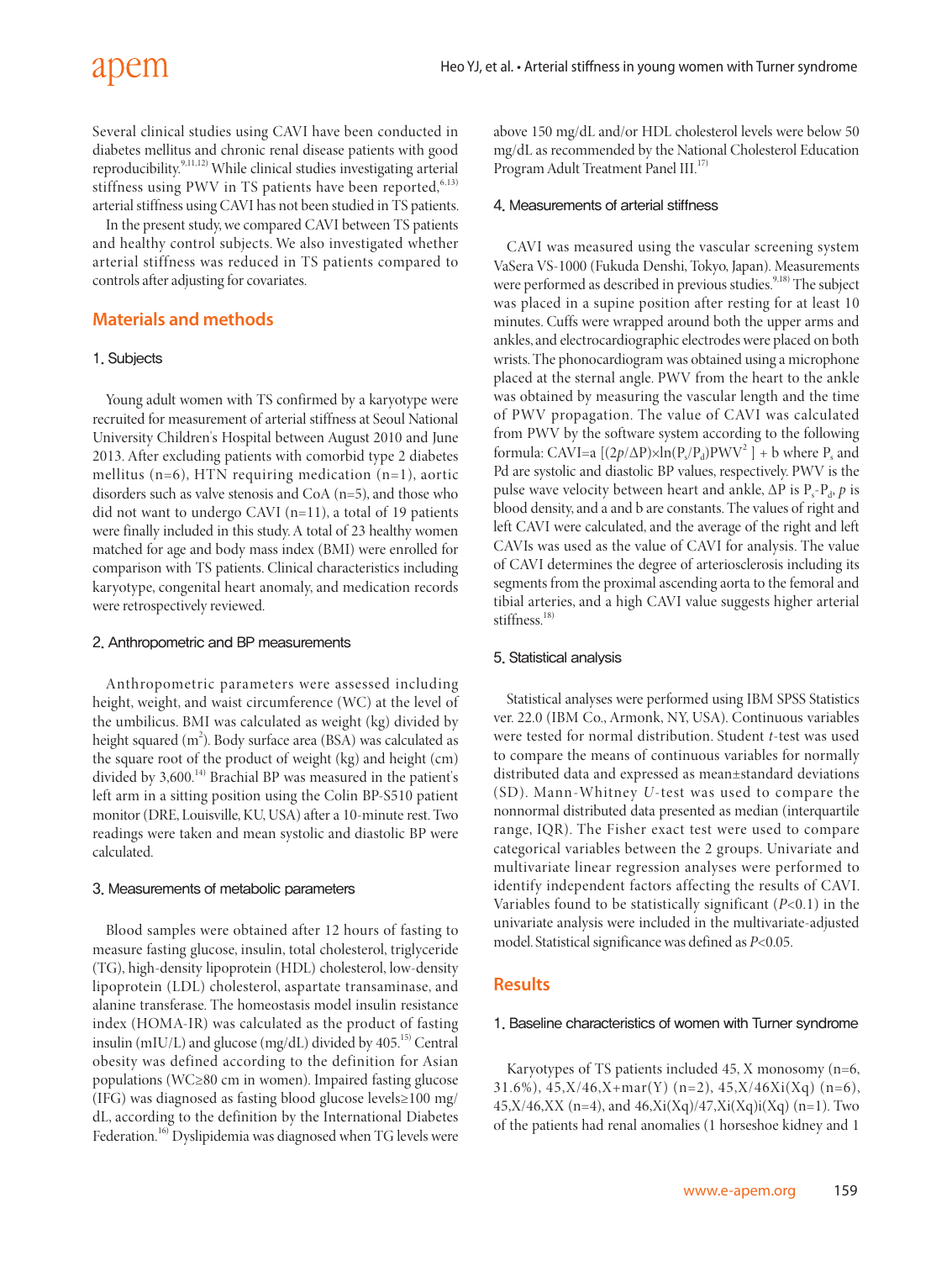renal cyst). Eight of the patients were diagnosed with euthyroid Hashimoto's thyroiditis. All patients discontinued growth hormone therapy after reaching final adult height and received cyclic estrogen-progestogen hormone therapy for a mean duration of 10.9 years (SD, 5.4).

#### 2. Comparisons of clinical characteristics between TS patients and controls

Comparisons of clinical characteristics between TS patients and controls are shown in Table 1. The mean age and BMI of TS patients and healthy controls were matched. The mean age for TS patients was 26.8 years (SD, 4.3; range, 20.0–35.1 years) and for controls was 28.2 years (SD, 5.2; range, 18.8–34.7 years). The mean BMI for TS patients was  $21.3 \text{ kg/m}^2$  (IQR, 19.8-24.4) kg/m<sup>2</sup>) and for controls was 21.3 kg/m<sup>2</sup> (IQR, 20.2–24.7 kg/ m<sup>2</sup>). TS Patients were significantly shorter (mean: 150.1 cm vs. 160.7 cm, *P*<0.001) and had lower body weight (mean: 47.0 kg vs. 55.5 kg, *P*=0.014) and lower BSA (1.4 m<sup>2</sup> vs. 1.6 m<sup>2</sup>, *P*<0.001) than healthy controls. WC was significantly greater in TS patients than in controls (90.2 cm vs. 71.0 cm, *P*<0.001) without difference in the proportion of subjects with central obesity (11.1% vs. 11.8%).

In TS patients, fasting blood glucose and insulin levels were

81.6 mg/dL (SD, 6.5) and 6.9 mU/L (SD, 2.7), respectively, and HOMA-IR was 1.4 (SD, 0.6). None were diagnosed with IFG. Fasting lipid levels did not differ between the two groups. Three TS patients (2 patients with TG levels above 150 mmol/ L and 1 patient with HDL cholesterol below 50 mmol/L) and one control subject (HDL cholesterol below 50 mmol/L) were diagnosed with dyslipidemia. The levels of liver enzymes did not differ between the 2 groups. TS patients had significantly higher systolic BP than healthy controls (123.2±12.3 mmHg vs. 111.1±7.9 mmHg, *P*=0.001) without differences in diastolic BP.

#### 3. Comparison of arterial stiffness between TS patients and controls

Table 2 shows measurements of vascular parameters including arterial stiffness. CAVI was significantly higher in TS patients compared to healthy controls (6.5±0.6 vs. 6.1±0.6, *P*=0.039) (Fig. 1), suggesting greater arterial stiffness in TS patients. No significant differences were found in aortic PWV between the two groups, even after adjusting for BSA and height.

#### 4. Risk factors for arterial stiffness

Univariate and multivariate analyses were performed to

| Variable                             | Turner syndrome patients (n=19) | Controls (n=23)     | $P$ -value |
|--------------------------------------|---------------------------------|---------------------|------------|
| Age (yr)                             | $26.8 \pm 4.3$                  | $28.2 \pm 5.2$      | 0.343      |
| Height (cm)                          | $150.1 \pm 6.0$                 | $160.7 \pm 5.1$     | < 0.001    |
| Weight (kg)                          | 47.0 (42.0-54.7)                | 55.5 (50.0-64.0)    | 0.014      |
| Body mass index (kg/m <sup>2</sup> ) | $21.3(19.8 - 24.4)$             | $21.3(20.2 - 24.7)$ | 0.970      |
| Body surface area $(m^2)$            | $1.4(1.3-1.5)$                  | $1.6(1.5-1.8)$      | < 0.001    |
| Waist circumference (cm)             | $90.2(85.5 - 92.4)$             | 71.0 (68.5-80.0)    | < 0.001    |
| Central obesity                      | 2/18(11.1)                      | 2/17(11.8)          | 1.000      |
| Cardiac abnormality <sup>*</sup>     | 4/19(21.1)                      | N/A                 |            |
| Renal anomaly <sup>†</sup>           | 2/19(10.5)                      | N/A                 |            |
| <b>Thyroiditis</b>                   | 8/19(42.1)                      | N/A                 |            |
| Fasting glucose level (mg/dL)        | $81.6 \pm 6.5$                  | N/A                 |            |
| Impaired fasting glucose (n)         | $\overline{0}$                  | N/A                 |            |
| Fasting insulin level (mU/L)         | $6.8 \pm 2.7$                   | N/A                 |            |
| <b>HOMA-IR</b>                       | $1.4 \pm 0.6$                   | N/A                 |            |
| Total cholesterol (mmol/L)           | 179.1±25.4                      | 179.8±22.9          | 0.922      |
| Triglycerides (mmol/L)               | 72.0 (62.0-100.0)               | 71.0 (68.5-80.0)    | 0.524      |
| Triglycerides $\geq 150$ mmol/L      | 2/19(10.5)                      | $\Omega$            | 0.219      |
| LDL cholesterol (mmol/L)             | $105.3 \pm 20.9$                | $97.0 \pm 17.7$     | 0.176      |
| HDL cholesterol (mmol/L)             | $60.0(54.0 - 70.0)$             | $62.0(54.0 - 73.0)$ | 0.957      |
| HDL cholesterol < 50 mmol/L          | 1/19(5.3)                       | 1/21(4.8)           | 1.000      |
| Aspartate transaminase (U/L)         | $17.0(14.0 - 23.0)$             | $18(15.0 - 21.0)$   | 0.654      |
| Alanine transminase (U/L)            | $14.0(9.0 - 21.0)$              | 14 (12.0-18.0)      | 0.495      |
| Systolic blood pressure (mmHq)       | $123.2 \pm 12.3$                | $111.1 \pm 7.9$     | 0.001      |
| Diastolic blood pressure (mmHq)      | 74 (64.0-75.0)                  | $69(67.0 - 73.5)$   | 0.164      |

**Table 1. Comparison of clinical characteristics between Turner syndrome patients and controls**

Values are presented as mean±standard deviation, median (interquartile range), or number (%).

HOMA-IR, homeostasis model insulin resistance index; LDL, low-density lipoprotein; HDL, high-density lipoprotein; NA, not available. \* Cardiac abnormality: spherical shape of left ventricle, hypertrophic left ventricle, myocardial dysfunction, or tricuspid regurgitation. † Renal anomaly: horseshoe kidney or kidney cyst.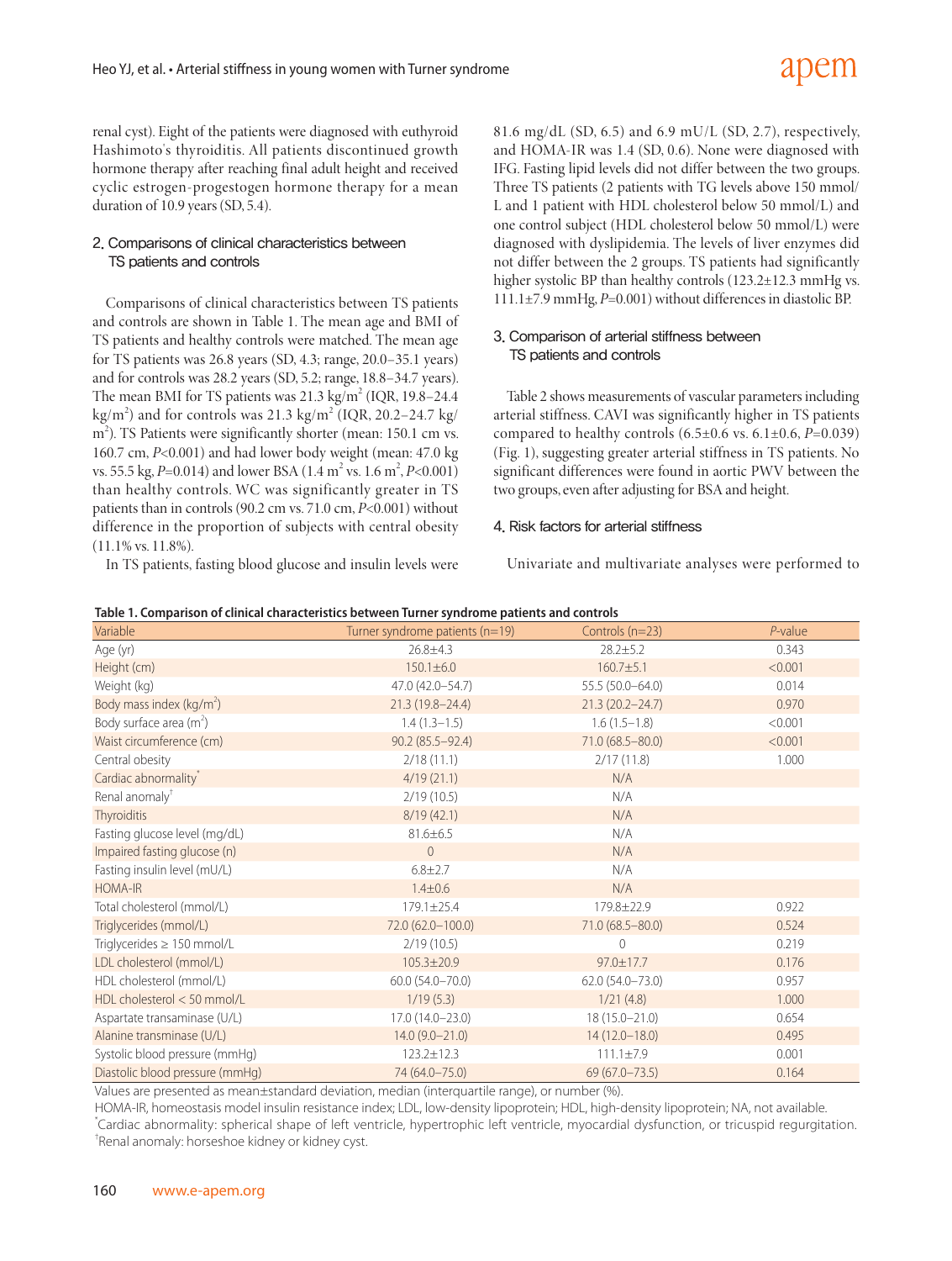investigate risk factors associated with CAVI. Age (*r*=0.403, *P*=0.008) and TS syndrome (vs. healthy control subjects, *r*=0.319, *P*=0.039) were positively associated with CAVI in univariate analysis. After adjusting for age, the presence of TS was associated with CAVI (*P*=0.006) (Table 3). These results suggest that TS is an independent risk factor for increased arterial stiffness.

#### **Discussion**

We compared arterial stiffness using CAVI between TS patients and healthy controls. When we included only TS patients without aortic disease, diabetes or HTN, and compared them to age- and BMI-matched healthy controls, TS patients showed significantly higher CAVI than healthy control subjects. After adjusting for age, TS was an independent risk factor for increased arterial stiffness.

In the present study, arterial stiffness measured by CAVI was increased in TS patients compared to control subjects matched for age and BMI. The stiffness of the arterial wall is highly relevant to cardiovascular disease. Arterial wall stiffness directly impacts the ability of the arteries to accommodate the blood ejected by the ventricles during each ejection and promotes increased target organ damage through excessive penetration of pulsatility into peripheral target organs.<sup>7)</sup> Since TS patients in adulthood are at high risk for cardiovascular disease, a major cause of morbidity and mortality in TS,<sup>1)</sup> many studies have been conducted to investigate the vascular nature of TS patients. Many studies have reported increased stiffness and decreased distensibility of the aorta, consistent with our results.<sup>6,19,20)</sup>

| Table 2. Comparison of vascular parameters between Turner |  |  |
|-----------------------------------------------------------|--|--|
| syndrome patients and controls                            |  |  |

| Variable                     | Turner syndrome<br>patients (n=19) | Controls<br>$(n=23)$ | $P$ -value |
|------------------------------|------------------------------------|----------------------|------------|
| Aortic PWV (m/sec)           | $5.8 + 1.3$                        | $6.0 + 1.6$          | 0.732      |
| Aortic PWV/body surface area | $4.1 + 1.0$                        | $3.7 + 1.1$          | 0.246      |
| Aortic PWV/height            | $0.04 + 0.01$                      | $0.04 + 0.01$        | 0.558      |
| CAVI                         | $6.5 + 0.6$                        | $6.1 + 0.6$          | 0039       |

Values are presented as mean±standard deviation

PWV, pulse wave velocity; CAVI, cardio-ankle vascular index.

#### **Table 3. Risk factors for CAVI among all participants**

When measuring arterial stiffness between the 2 groups with different BP results, CAVI is expected to be superior to PWV. The parameters of CAVI were significantly associated with age, but not BP, in this study, supporting CAVI as the superior BP-independent indicator of arterial stiffness.<sup>9)</sup> In this study, the systolic BP of TS patients was significantly higher than in controls. Although aortic PWV is the gold standard for the measurement of arterial stiffness, aortic PWV needs to be corrected by BP and special technical skill.<sup>7)</sup> When carotidfemoral PWV was performed by pediatric cardiologists in adolescents with TS, aortic strain and aortic distensibility were significantly lower in TS adolescents than in controls.<sup>20)</sup> When we compared adults with TS and healthy women using CAVI as a BP-independent indicator, the difference in CAVI was significant.

Women with TS have a higher risk for obesity, metabolic syndrome and type 2 diabetes.<sup>21)</sup> Aging, high BMI, high BP, high fasting glucose, and dyslipidemia have been reported to



**Fig. 1.** Comparison of CAVI between women with Turner syndrome and healthy control subjects. CAVI was significantly higher in women with Turner syndrome than in healthy control subjects. (6.5±0.6 vs. 6.1±0.6, P=0.039). CAVI, cardio-ankle vascular index.

| Variable                                        | Univariate                       |            | Multivariate           |            |  |  |  |
|-------------------------------------------------|----------------------------------|------------|------------------------|------------|--|--|--|
|                                                 | Coefficient (95% CI)             | $P$ -value | Coefficient (95% CI)   | $P$ -value |  |  |  |
| Turner syndrome patients (vs. healthy controls) | $0.319(0.021 - 0.780)$           | 0.039      | $0.388(0.146 - 0.828)$ | 0.006      |  |  |  |
| Age                                             | $0.403(0.015 - 0.091)$           | 0.008      | $0.461(0.025 - 0.096)$ | 0.001      |  |  |  |
| Body mass index                                 | $-0.083$ ( $-0.080$ to $0.047$ ) | 0.603      |                        |            |  |  |  |
| Waist circumference                             | 0.127 (-0.014 to 0.029)          | 0.468      |                        |            |  |  |  |
| <b>Triglycerides</b>                            | $0.181$ (-0.002 to 0.009)        | 0.264      |                        |            |  |  |  |
| HDL cholesterol                                 | $0.061$ (-0.014 to 0.020)        | 0.710      |                        |            |  |  |  |
| LDL cholesterol                                 | 0.229 (-0.003 to 0.017)          | 0.155      |                        |            |  |  |  |
| Systolic blood pressure                         | $0.010$ (-0.017 to 0.018)        | 0.948      |                        |            |  |  |  |
| Diastolic blood pressure                        | $0.057$ (-0.015 to 0.021)        | 0.720      |                        |            |  |  |  |

CAVI, cardio-ankle vascular index; CI, confidence interval; HDL, high-density lipoprotein; LDL, low-density lipoprotein.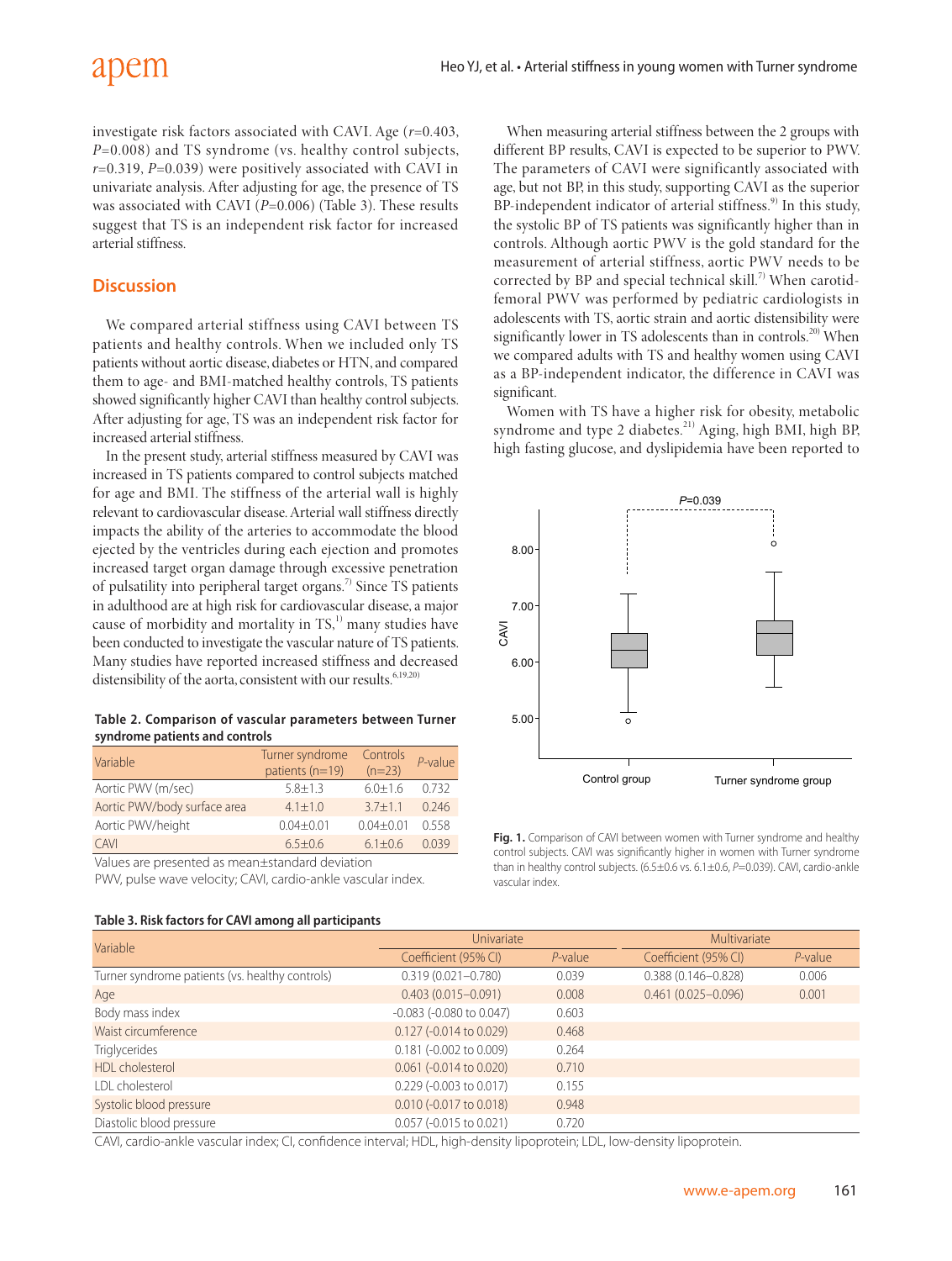be associated with increased arterial stiffness and aggravated cardiovascular disorders.<sup>22,23)</sup> Hence, we recruited age- and BMI-matched control subjects and selected TS patients without diabetes, HTN requiring medication, and aortic diseases. We also adjusted for possible covariates affecting arterial stiffness including age, BMI, BP, WC, and lipid profiles. As a result, TS women showed significantly higher CAVI than matched controls, after adjusting for covariates, supporting that TS patients may have an inherent vascular abnormality of the arterial wall with impaired endothelial function.<sup>24)</sup> In a study of PWV, augmentation index, and carotid intima media thickness in young TS patients, results showed that minimal structural differences with significant functional differences were possible in young children with TS compared to healthy children matched for age and BMI.<sup>13)</sup> Furthermore, not only functional but also morphological vascular abnormalities were detected in a study of women with TS, implicating vasculopathy in the origin of cardiovascular complications such as aortic rupture or dissection in adult TS patients.<sup>23)</sup> Vasculopathy of ruptured aortic walls in TS patients have shown constitutional tissue dysplasia with cystic medial necrosis, similar to patients with Marfan syndrome.<sup>25)</sup> Therefore, assessment of vascular function and structure followed by periodic monitoring of risk factors is warranted to detect early vasculopathy and prevent cardiovascular complications in TS patients.

Our study has several limitations. First, the number of subjects was relatively small. Second, this study was limited by its crosssectional design. Further longitudinal studies are warranted to evaluate whether arterial stiffness may induce structural changes in TS patients. Third, other factors affecting arterial stiffness such as diet, physical activity, and HOMA-IR (examined only in TS patients) could not be adjusted for due to the lack of information. However, our study is strengthened by being the first investigation of arterial stiffness between TS patients and healthy women matched for age and BMI using CAVI as a BPindependent indicator with adjustment for possible covariates.

In conclusion, young women with TS showed increased CAVI measurements as evidence of increased arterial stiffness compared to age- and BMI-matched healthy women, after adjusting for age, suggesting inherent vasculopathy in TS patients. The beneficial effect of periodic monitoring of vascular function and its risk factors on reduction of cardiovascular complications in adulthood needs to be further investigated.

#### **Ethical statement**

This study complies with the Declaration of Helsinki and was approved by the Institutional Review Board of Seoul National University Hospital (IRB No. H-1306-107-500). Written informed consent was obtained from all participants.

#### **Conflict of interest**

No potential conflict of interest relevant to this article was

reported.

#### **Acknowledgments**

This work was supported by the Seoul National University Hospital Research Fund (grant number: 04-2014-3080).

#### **References**

- 1. Schoemaker MJ, Swerdlow AJ, Higgins CD, Wright AF, Jacobs PA; United Kingdom Clinical Cytogenetics Group. Mortality in women with turner syndrome in Great Britain: a national cohort study. J Clin Endocrinol Metab 2008;93:4735-42.
- 2. Ostberg JE, Conway GS. Adulthood in women with Turner syndrome. Horm Res 2003;59:211-21.
- 3. Elsheikh M, Casadei B, Conway GS, Wass JA. Hypertension is a major risk factor for aortic root dilatation in women with Turner's syndrome. Clin Endocrinol (Oxf ) 2001;54:69-73.
- 4. Lin AE, Lippe B, Rosenfeld RG. Further delineation of aortic dilation, dissection, and rupture in patients with Turner syndrome. Pediatrics 1998;102:e12.
- 5. Gravholt CH, Andersen NH, Conway GS, Dekkers OM, Geffner ME, Klein KO, et al. Clinical practice guidelines for the care of girls and women with Turner syndrome: proceedings from the 2016 Cincinnati International Turner Syndrome Meeting. Eur J Endocrinol 2017;177:G1-70.
- 6. De Groote K, Devos D, Van Herck K, De Wolf D, Van der Straaten S, Rietzschel E, et al. Increased aortic stiffness in prepubertal girls with Turner syndrome. J Cardiol 2017;69:201-7.
- Chirinos JA. Arterial stiffness: basic concepts and measurement techniques. J Cardiovasc Transl Res 2012;5: 243-55.
- 8. Tsuchikura S, Shoji T, Kimoto E, Shinohara K, Hatsuda S, Koyama H, et al. Brachial-ankle pulse wave velocity as an index of central arterial stiffness. J Atheroscler Thromb 2010;17:658-65.
- 9. Saiki A, Sato Y, Watanabe R, Watanabe Y, Imamura H, Yamaguchi T, et al. The role of a novel arterial stiffness parameter, cardio-ankle vascular index (CAVI), as a surrogate marker for cardiovascular diseases. J Atheroscler Thromb 2016;23:155-68.
- 10. Takaki A, Ogawa H, Wakeyama T, Iwami T, Kimura M, Hadano Y, et al. Cardio-ankle vascular index is superior to brachial-ankle pulse wave velocity as an index of arterial stiffness. Hypertens Res 2008;31:1347-55.
- 11. Ibata J, Sasaki H, Kakimoto T, Matsuno S, Nakatani M, Kobayashi M, et al. Cardio-ankle vascular index measures arterial wall stiffness independent of blood pressure. Diabetes Res Clin Pract 2008;80:265-70.
- 12. Takenaka T, Hoshi H, Kato N, Kobayashi K, Takane H, Shoda J, et al. Cardio-ankle vascular index to screen cardiovascular diseases in patients with end-stage renal